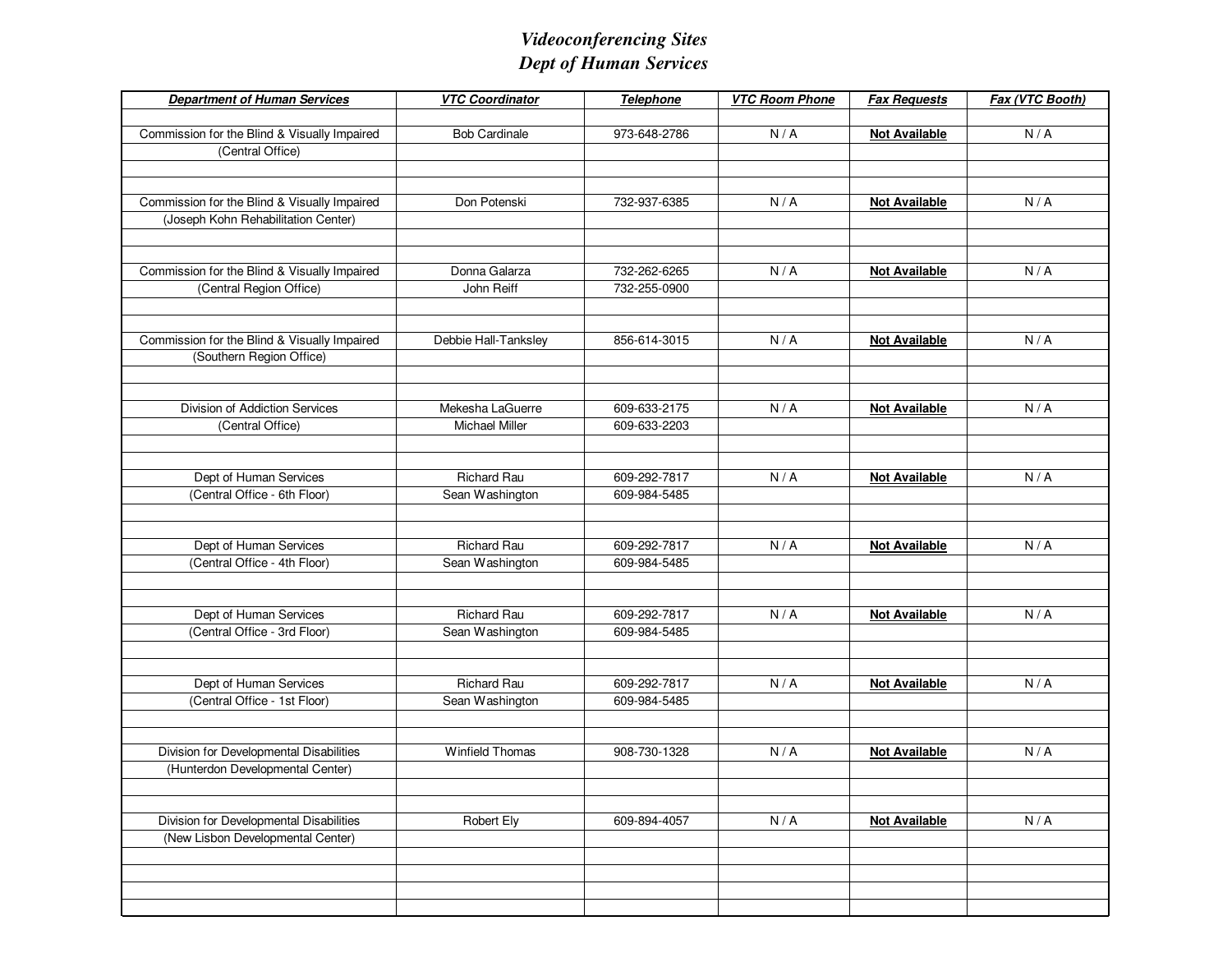## *Videoconferencing SitesDept of Human Services*

| <b>Department of Human Services</b>     | <b>VTC Coordinator</b> | <b>Telephone</b>   | <b>VTC Room Phone</b> | <b>Fax Requests</b>  | Fax (VTC Booth) |
|-----------------------------------------|------------------------|--------------------|-----------------------|----------------------|-----------------|
|                                         |                        |                    |                       |                      |                 |
| Division for Developmental Disabilities | Angel Rivera           | 973-890-4590       | N/A                   | <b>Not Available</b> | N/A             |
| (North Jersey Developmental Center)     |                        |                    |                       |                      |                 |
|                                         |                        |                    |                       |                      |                 |
|                                         |                        |                    |                       |                      |                 |
| Division for Developmental Disabilities | <b>Richard Lentz</b>   | 856-696-6583       | N/A                   | <b>Not Available</b> | N/A             |
| (Vineland Developmental Center)         |                        |                    |                       |                      |                 |
|                                         |                        |                    |                       |                      |                 |
| Division for Developmental Disabilities | Sherri Shukovski       | 609-861-2164 x2022 | N/A                   | <b>Not Available</b> | N/A             |
| (Woodbine Developmental Center)         |                        |                    |                       |                      |                 |
|                                         |                        |                    |                       |                      |                 |
|                                         |                        |                    |                       |                      |                 |
| Division for Developmental Disabilities | John Perri             | 732-499-5100       | N/A                   | <b>Not Available</b> | N/A             |
| (Woodbridge Developmental Center)       | Jason Spych            | 732-499-5956       |                       |                      |                 |
|                                         |                        |                    |                       |                      |                 |
|                                         |                        |                    |                       |                      |                 |
| Division for Developmental Disabilities | Karen Martin           | 609-987-0890       | N/A                   | <b>Not Available</b> | N/A             |
| (Central Office)                        |                        |                    |                       |                      |                 |
|                                         |                        |                    |                       |                      |                 |
|                                         |                        |                    |                       |                      |                 |
| Division for Developmental Disabilities | Miki Pomykala          | 732-968-5355       | N/A                   | <b>Not Available</b> | N/A             |
| (Greenbrook Developmental Center)       |                        |                    |                       |                      |                 |
|                                         |                        |                    |                       |                      |                 |
|                                         |                        |                    |                       |                      |                 |
| Division for Developmental Disabilities | Karen Requa            | 856-770-5411       | N/A                   | <b>Not Available</b> | N/A             |
| (Southern Region Office)                |                        |                    |                       |                      |                 |
|                                         |                        |                    |                       |                      |                 |
| Division for Developmental Disabilities | Jamie Chien            | 973-324-2016       | N/A                   | <b>Not Available</b> | N/A             |
| (Upper Central Region Office)           |                        |                    |                       |                      |                 |
|                                         |                        |                    |                       |                      |                 |
|                                         |                        |                    |                       |                      |                 |
| Division for Developmental Disabilities | Gerald Chandler        | 973-927-2680       | N/A                   | <b>Not Available</b> | N/A             |
| (Northern Region Office)                |                        |                    |                       |                      |                 |
|                                         |                        |                    |                       |                      |                 |
|                                         |                        |                    |                       |                      |                 |
| Division of Family Development          | John Maciumski         | 609-588-2782       | N/A                   | <b>Not Available</b> | N/A             |
| (Central Office Office 1)               | Dave Cohn              | 609-588-2338       |                       |                      |                 |
|                                         |                        |                    |                       |                      |                 |
|                                         |                        |                    |                       |                      |                 |
| Division of Family Development          | Dave Cohn              | 609-588-2338       | N/A                   | <b>Not Available</b> | N/A             |
| (Building 12)                           |                        |                    |                       |                      |                 |
|                                         |                        |                    |                       |                      |                 |
|                                         |                        |                    |                       |                      |                 |
|                                         |                        |                    |                       |                      |                 |
|                                         |                        |                    |                       |                      |                 |